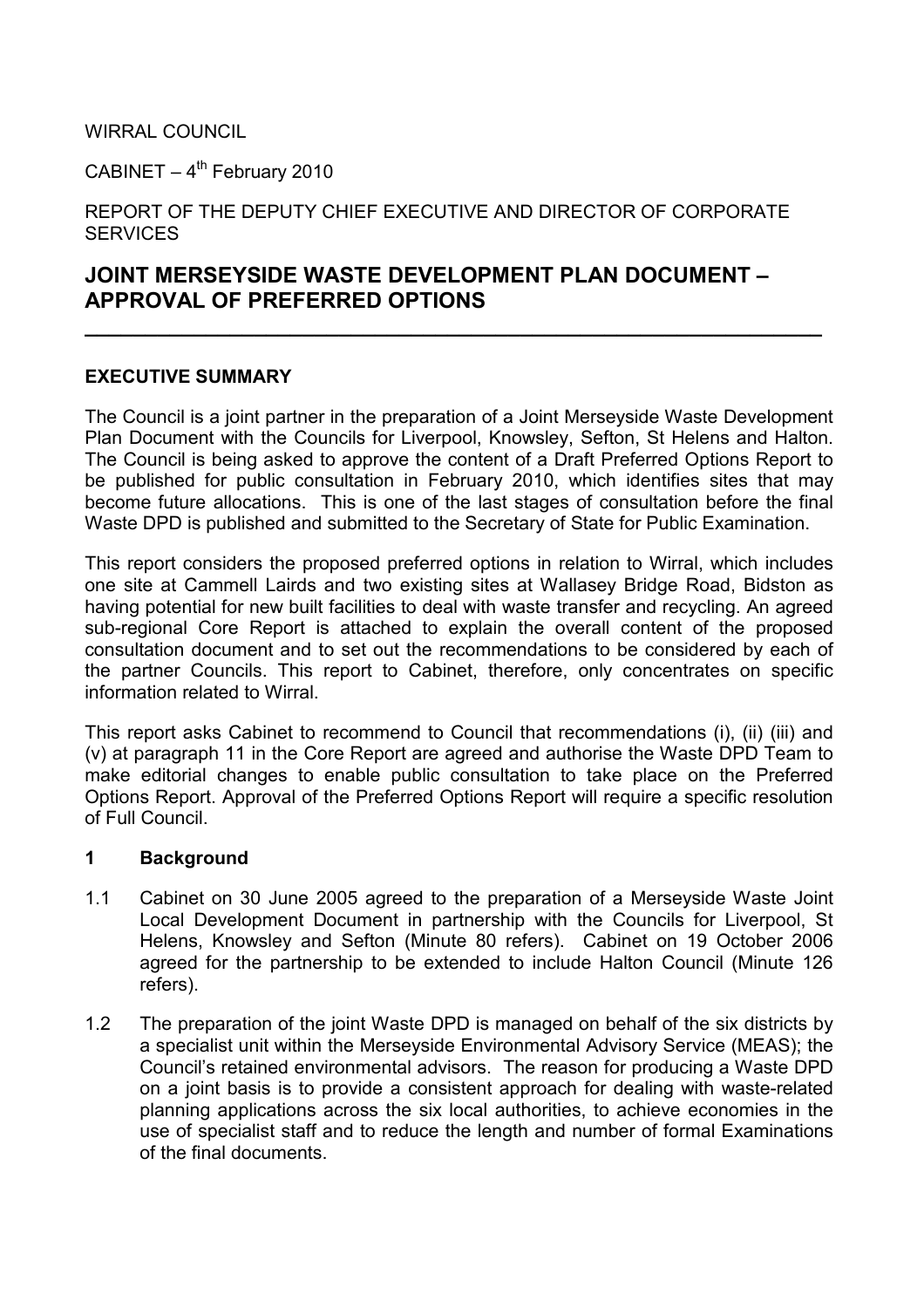- 1.3 In the previous stages of preparation, public consultation on an Issues and Options Report was approved by Cabinet on 14 December 2006 (Minute 185 refers) and was undertaken during March and April 2007. The Council's response was approved by Cabinet on 28 March 2007 (Minute 316.
- 1.4 This was followed by public consultation during November 2008 and January 2009 on a Spatial Strategy and Sites Report (Cabinet, 16 October 2008, Minute 236 refers). The Council's response to the Spatial Strategy and Sites Report was agreed by Cabinet on 10 December 2008 (Minute 303 refers).
- 1.5 The next stage has now been reached and the Council are being asked to approve a series of preferred options, in relation to future policies for waste management, site allocations and development management for the sub-region, to allow public consultation to take place in February and March 2010. A copy of the draft Preferred Options Report is attached to this report. A summary of the content of the Preferred Options Report is set out below.
- 1.6 The Waste DPD will replace the policies for waste management contained in section 17 of the Unitary Development Plan for Wirral adopted in February 2000.

## 2 Draft Preferred Options Report

- 2.1 The Draft Preferred Options Report (the PO Report) seeks to summarise the progress made so far and to set out the conclusions that have been reached based on the most up-to-date technical evidence available, including a sustainability appraisal. In summary, the PO Report presents:
	- an assessment of needs and site requirements;
	- preferred options for waste management, landfill and energy from waste;
	- preferred options for land allocations for new build facilities; and
	- preferred options for development management policies, which would set criteria for assessing planning applications at allocated and unallocated sites.
- 2.2 Consultation Questions are included, related to the vision; strategic objectives; proposed strategy; spatial strategy; waste prevention and resource management; the design and layout of new development to provide for sustainable waste management; the design of new waste management facilities; the sustainable transport of waste; net self sufficiency; energy from waste; preferred sites for subregional and district level facilities; the identification of further areas of opportunity; preferred sites for landfill; development management policies for planning applications outside allocated sites; site safeguarding; the restoration and aftercare of landfill sites; general waste management development criteria; and implementation and monitoring.

#### Proposed Sub Regional Site Allocations

2.3 One larger sub-regional site per district has been identified in the PO Report. For Wirral, this is the former car parking/storage area (5.9ha) at the former Cammell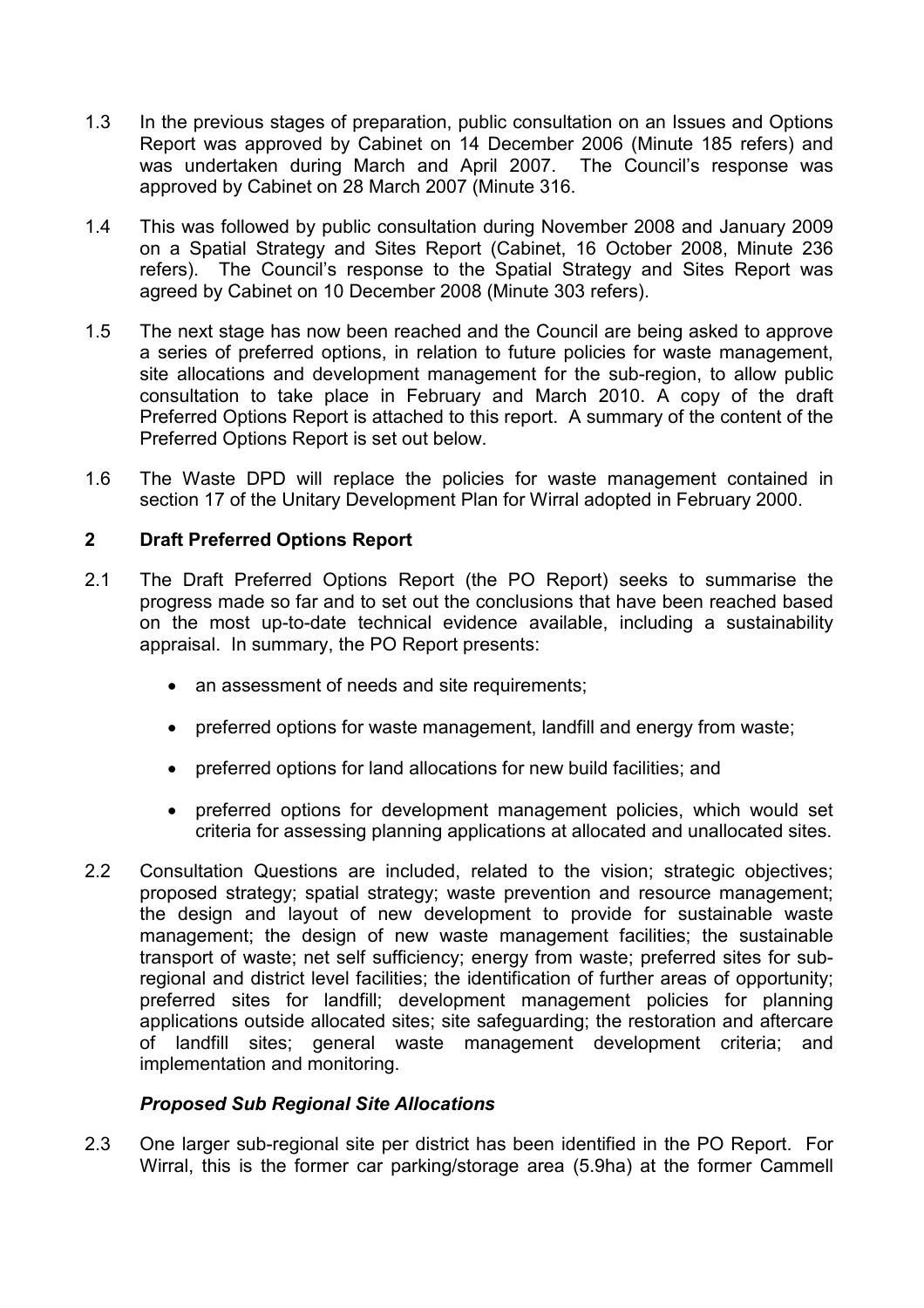Laird Shipyard adjacent to the Shell UK Oil Terminal at Campbeltown Road in Tranmere. The former workshops are not now being considered. The uses now proposed for this site include:

- a waste transfer station;
- a re-processor for example for glass recovery or recycling to produce material for road stone.
- a primary treatment facility that could separate and treat recyclable material for re-processing and make biodegradable products such as solid fuel and compost. This could be done through mechanical biological treatment, anaerobic digestion and in vessel composting.

These uses are likely to be contained within an enclosed industrial-type building similar to the approach taken at the existing Materials Recycling Facility at Bidston.

#### Proposed District Level Site Allocations

- 2.4 The same uses are also proposed for two smaller district level sites at Wallasey Bridge Road, Bidston, which have the capacity to accommodate additional facilities. These sites are existing waste management facilities, which the Council identified as suitable, in line with existing consents, at the previous stage of consultation.
- 2.5 A site schedule showing the boundary to the sub-regional and district level sites can be found on pages 79 to 122 of PO Report.
- 2.6 The table below sets out the changes for sites in Wirral since the previous Spatial Strategy and Sites Report:

| <b>Spatial Strategy &amp; Sites</b><br><b>Report Dec 08</b> | Ward                              | <b>Site Type</b>   | PO Report Jan 10                                      |
|-------------------------------------------------------------|-----------------------------------|--------------------|-------------------------------------------------------|
| Former Graving Docks, Beaufort<br>Road                      | Bidston & St<br>James             | Sub-regional       |                                                       |
| Mersey Waste Holdings,<br>Wallasey Bridge Road              | Bidston & St<br>James             | <b>District</b>    | Mersey Waste Holdings,<br><b>Wallasey Bridge Road</b> |
| George Major, Wallasey Bridge<br>Road                       | Bidston & St<br>James             | <b>District</b>    | George Major, Wallasey Bridge<br>Road                 |
| Cleared site, Tees Street,<br><b>Beaufort Road</b>          | Bidston & St<br>James             | <b>District</b>    |                                                       |
| Bromborough Dock North<br>Landfill, Dock Road South         | Bromborough                       | Landfill/landraise |                                                       |
| Irby Quarry, Irby Mill                                      | Greasby Frankby<br>and Irby       | Landfill/landraise |                                                       |
| North Wirral Brickworks, Carr<br>Lane, Moreton              | Hoylake and<br>Meols              | Landfill/landraise |                                                       |
| Moreton Landfill, Old Brickworks,<br>Tarran Way, Moreton    | Moreton West &<br>Saughall Massie | Landfill/landraise |                                                       |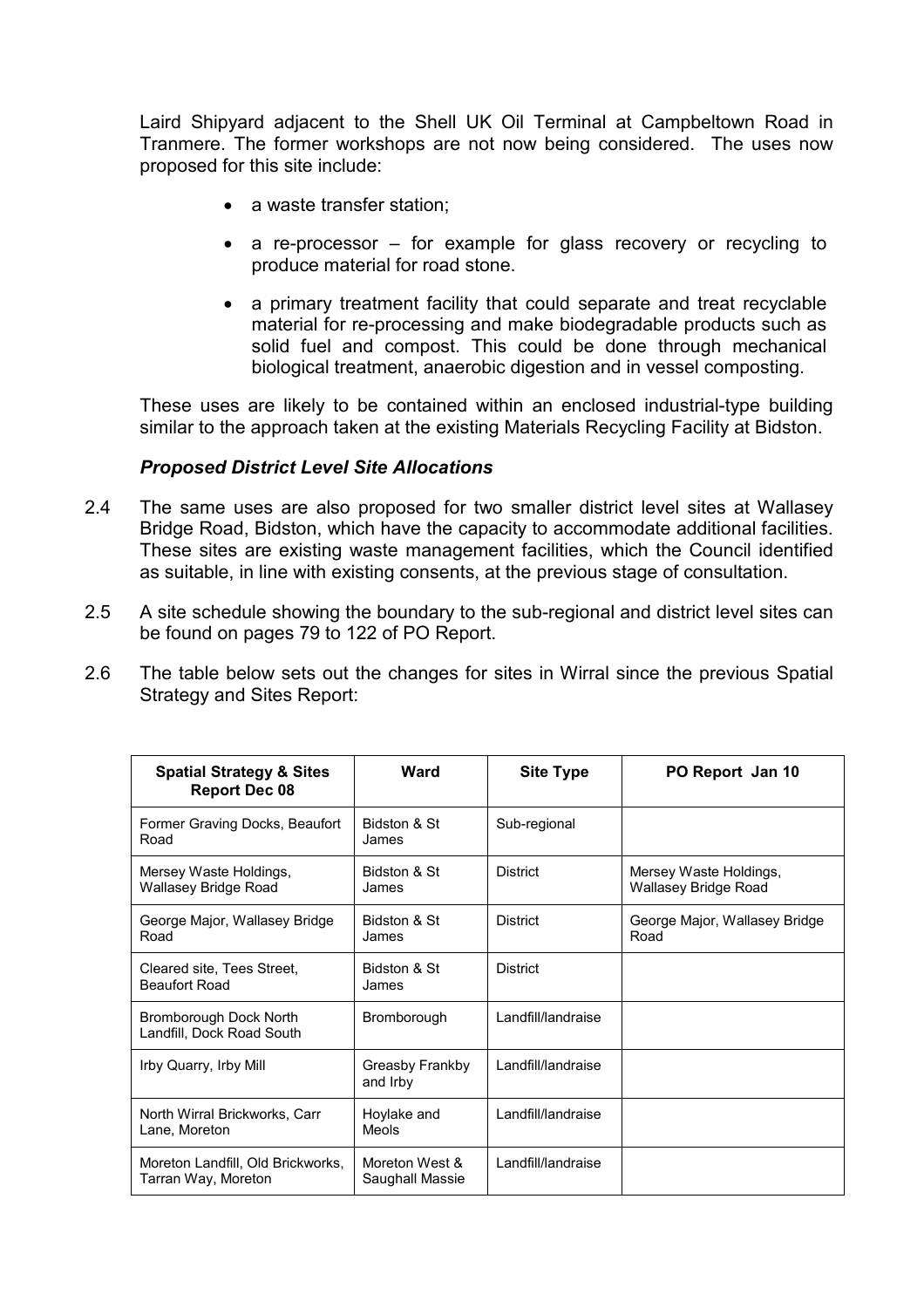| <b>Spatial Strategy &amp; Sites</b><br><b>Report Dec 08</b>                    | Ward              | <b>Site Type</b>   | PO Report Jan 10                            |
|--------------------------------------------------------------------------------|-------------------|--------------------|---------------------------------------------|
| Prenton Quarry, Prenton Dell                                                   | Prenton           | Landfill/landraise |                                             |
| Lower Farm, Roman<br>Road/Prenton Dell Road,<br>Prenton                        | Prenton           | Landfill/landraise |                                             |
| Former Southern Car Park,<br><b>Cammell Lairds</b>                             | <b>Rock Ferry</b> | Sub-regional site  | Former Southern Car Park,<br>Cammell Lairds |
| Old Workshops, Cammell Lairds                                                  | Rock Ferry        | Sub-regional site  |                                             |
| Old Joiners Shop, Cammell<br>Lairds                                            | Rock Ferry        | District site      |                                             |
| Global Environmental Recycling,<br>Maritime Business Park.<br>Campbeltown Road | <b>Rock Ferry</b> | District site      |                                             |
| Former Tip, Oakdale Road                                                       | Seacombe          | District site      |                                             |
| North West of Old Gorsey Lane                                                  | Seacombe          | District site      |                                             |

## Spatial Pattern for Additional Small Scale and Re-Processing Sites

- 2.7 Preferred Option PO8 (page 127 of the PO Report) would place a presumption in favour of waste reprocessing and other small scale facilities within the vicinity of existing clusters of waste uses and the sub-regional and district level sites which are within industrial areas across the sub-region subject to meeting a criteria based policy and providing a site selection justification.
- 2.8 The alternative option AO8 (page 128 of the PO Report) is to identify areas of search with boundaries identified on an allocations map. Difficulties in identifying boundaries and potential perception of blight are cited as reasons for not promoting the alternative option.
- 2.9 The only areas identified in Wirral are the industrial areas to the north of the West Float at Seacombe and around Cammell Lairds at Tranmere. Each Council has at least one of these areas identified within its boundaries.

#### Additional Household Waste Reception Centres

2.10 The Merseyside Waste Disposal Authority has identified a need for additional household waste reception areas in Wirral and Liverpool. It is, therefore, proposed to include a new policy that would enable a new site to be identified within 3km of the existing facility at Clatterbridge (PO9, page 131 of the PO Report). The proposed new facility would replace the existing HWRC facility at Clatterbridge.

#### Landfill Sites

2.11 No landfill sites are proposed within Wirral.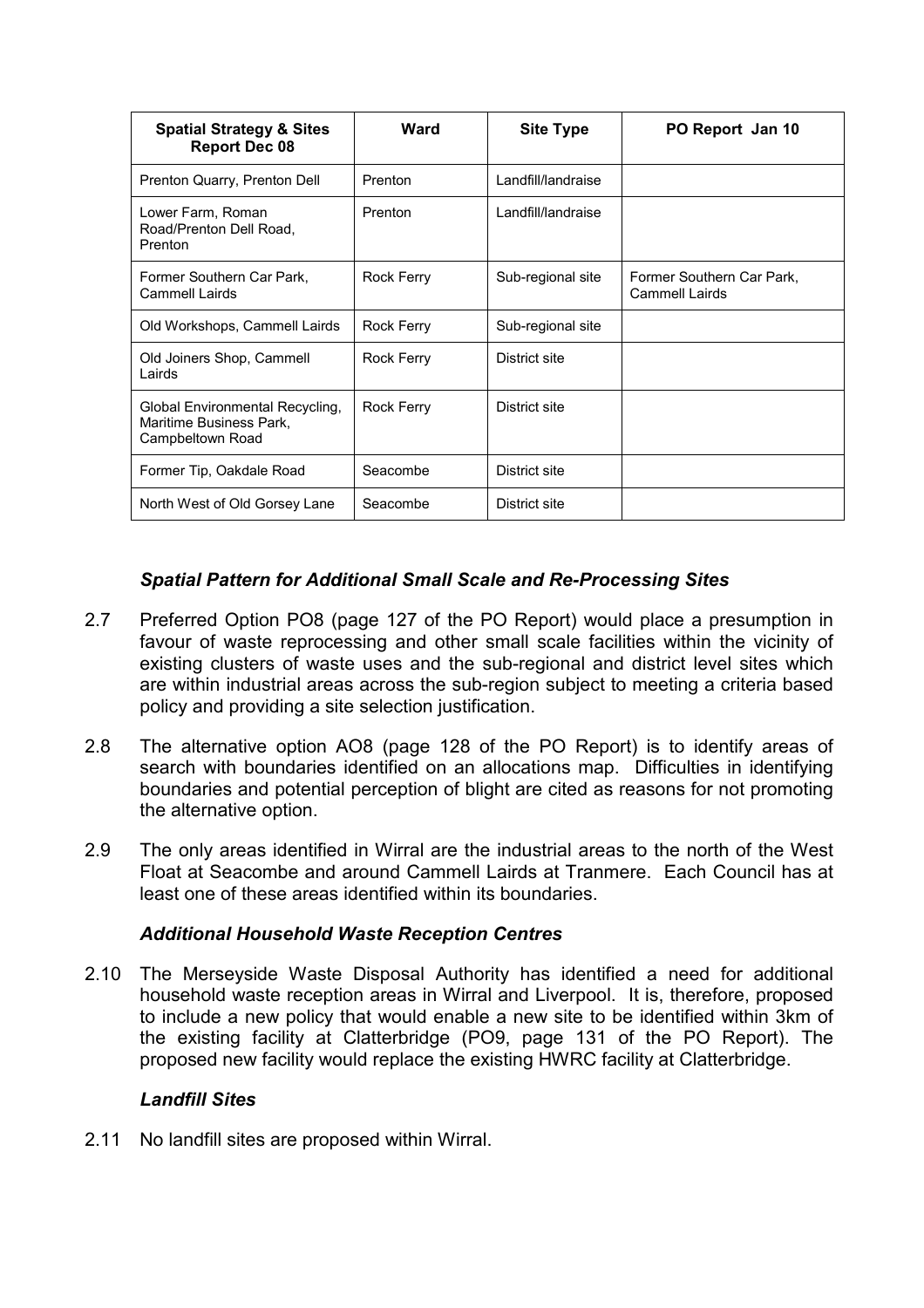### Energy from Waste

- 2.12 No new allocations for Energy from Waste (EfW) are proposed. The preferred Policy Options at PO6 (page 66 of the PO Report) and PO7 (page 69 of the PO Report) are to rely on existing consents and facilities within the sub region and adjoining area.
- 2.13 The alternative option (AO7.1, page 70 of the PO Report) is to identify an additional site from the pool of sub-regional sites. This is not the preferred option. The PO Report, paragraph 6.76 specifically indicates that regeneration issues, air quality, poor local health, and the topography in relation to housing would constrain the practicality of EfW at the Cammell Laird site.
- 2.14 Table 6.1 (page 65 of the PO Report) shows that the sub-region currently has more than 1 million tonnes of consented capacity for EfW. The list includes the existing consent for a gasification process at the 6.08ha site for Biossence at Eastham.

## 3 Consultation Arrangements

- 3.1 Consultation on the PO Report is planned over a six-week period starting on  $18<sup>th</sup>$ February 2010, to the standards set out in the Council's adopted Statement of Community Involvement (December 2006).
- 3.2 Copies of the consultation documents will be placed for inspection, free of charge, in public libraries throughout the Borough and at the public counter of the Technical Services Department, as well as on the internet through the Waste DPD website at http://www.wasteplanningmerseyside.gov.uk/site.do.. A link to the Waste DPD website will also be placed on the Council's website. Notification letters will be sent to all the contacts on the Council's Local Development Framework database and to the neighbours of three remaining site specific proposals. A public meeting to provide further information on the Waste DPD will also be arranged to take place within each district. The reserve date for Wirral is the evening of the  $25<sup>th</sup>$  of March in the Civic Hall at Wallasey Town Hall.
- 3.3 Comments will be able to be submitted to MEAS, in writing, by letter, fax or e-mail or through the on-line consultation system thorough the Waste DPD website at http://www.wasteplanningmerseyside.gov.uk/site.do.

#### 4 Directors Comments

- 4.1 The publication of the Preferred Options Report will be the final stage where significant changes can be considered before the Waste DPD is published and submitted to the Secretary of State for public examination by an independent Planning Inspector. The target date for adoption is currently April 2012. Further consultation will take place to enable representations on the soundness of the document to be considered prior to submission to the Secretary of State.
- 4.2 The recommendations that are being considered by each of the partner Councils are asking Members to approve and endorse the technical content of the PO Report as well as the proposed policies and site allocations. From this point on, the Waste DPD will be treated as the Council's own document.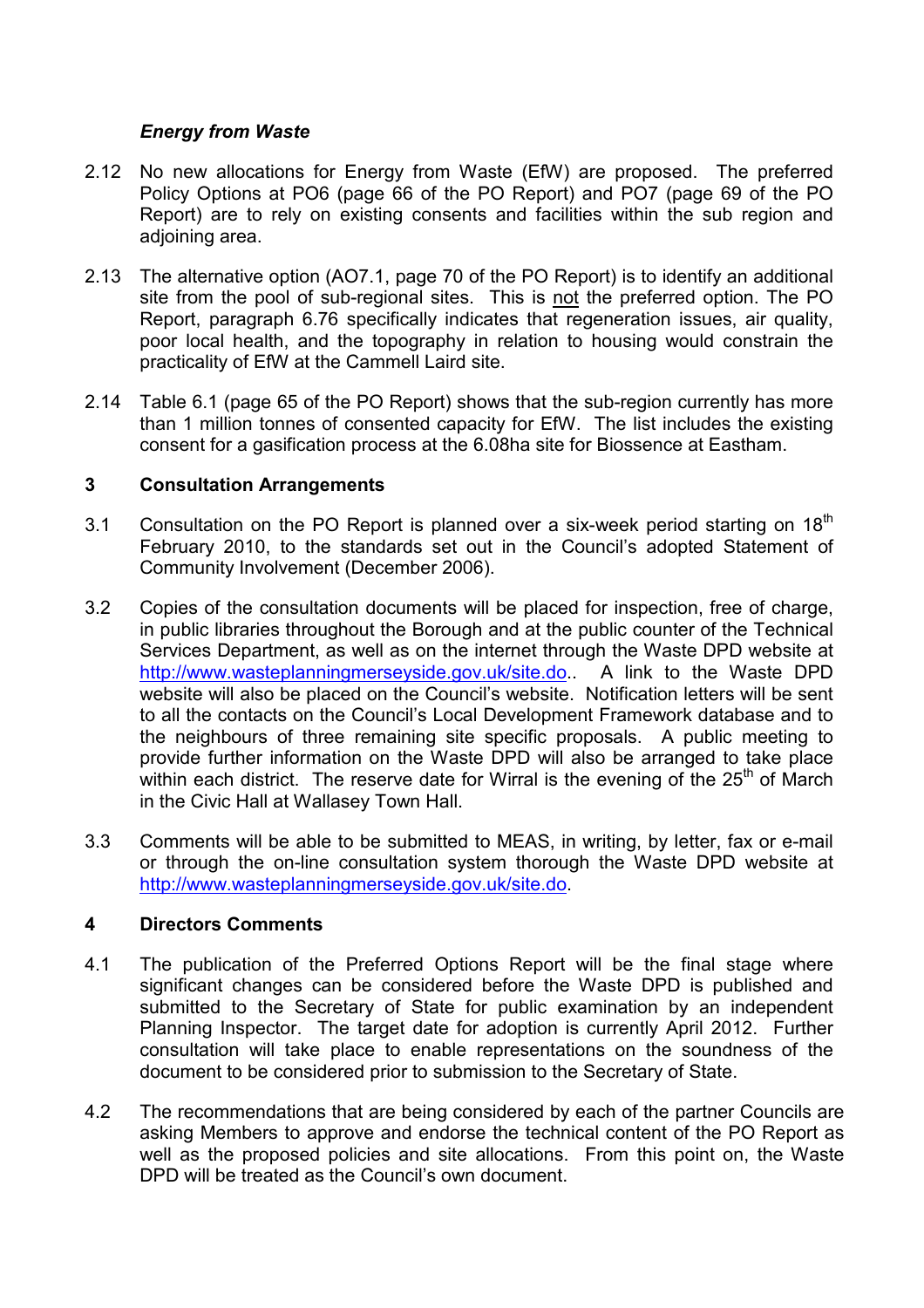4.3 It is recommended that recommendations (i), (iii), (iii) and (v) set out at paragraph 11 in the Core Report attached to this report should be supported and that the PO Report should referred to full Council for approval for public consultation. The Borough Solicitor has advised that recommendation (iv) is altered to authorise, rather than delegate, the Waste DPD Team to make editorial changes.

## 5 Financial Implications

- 5.1 Funding of £48,563 for 2009/10 can be met from existing resources. Estimated funding of £53,394 for 2010/11 and £74,139 for 2011/12, which includes an estimated provision of £35,000 as Wirral's contribution to the cost of the Examination in Public will need to be considered as a growth item at the appropriate time if insufficient funding is identified. These figures may be offset by the annual award of Housing and Planning Delivery Grant. Previous expenditure on the Waste DPD has included £62,988 in 2005/06, £64,554 in 2006/07, £61,994 in 2007/08 and £78,636 in 2008/09. Any future funding will subject to the further approval of Cabinet.
- 5.2 Any delay in approving the PO Report could lead to public consultation being delayed until after the May Elections. An extended programme of preparation could have further resource implications.
- 5.3 Providing new sites for waste management facilities will support the infrastructure needed to meet landfill diversion targets. The Merseyside authorities will meet any costs for the management of municipal waste through the annual MWDA levy. There are severe financial penalties for authorities that exceed targets for landfill diversion.

#### 6 Staffing Implications

6.1 There are no staffing implications arising directly out of this report.

#### 7 Equality Impact Assessment

7.1 An Equality Impact Assessment will be completed by MEAS and published alongside the PO Report.

#### 8 Community Safety Implications

- 8.1 The identification of sites for waste management uses can have community safety implications.
- 8.2 A Health Effects of Waste Management Report was provided alongside the consultation on the previous Spatial Strategy and Sites Report (Cabinet 10 December 2008 refers)

#### 9 Local Agenda 21 Implications

9.1 The emerging joint Waste DPD has been subject to an ongoing statutory sustainability appraisal, which is reported at relevant places with the PO Report.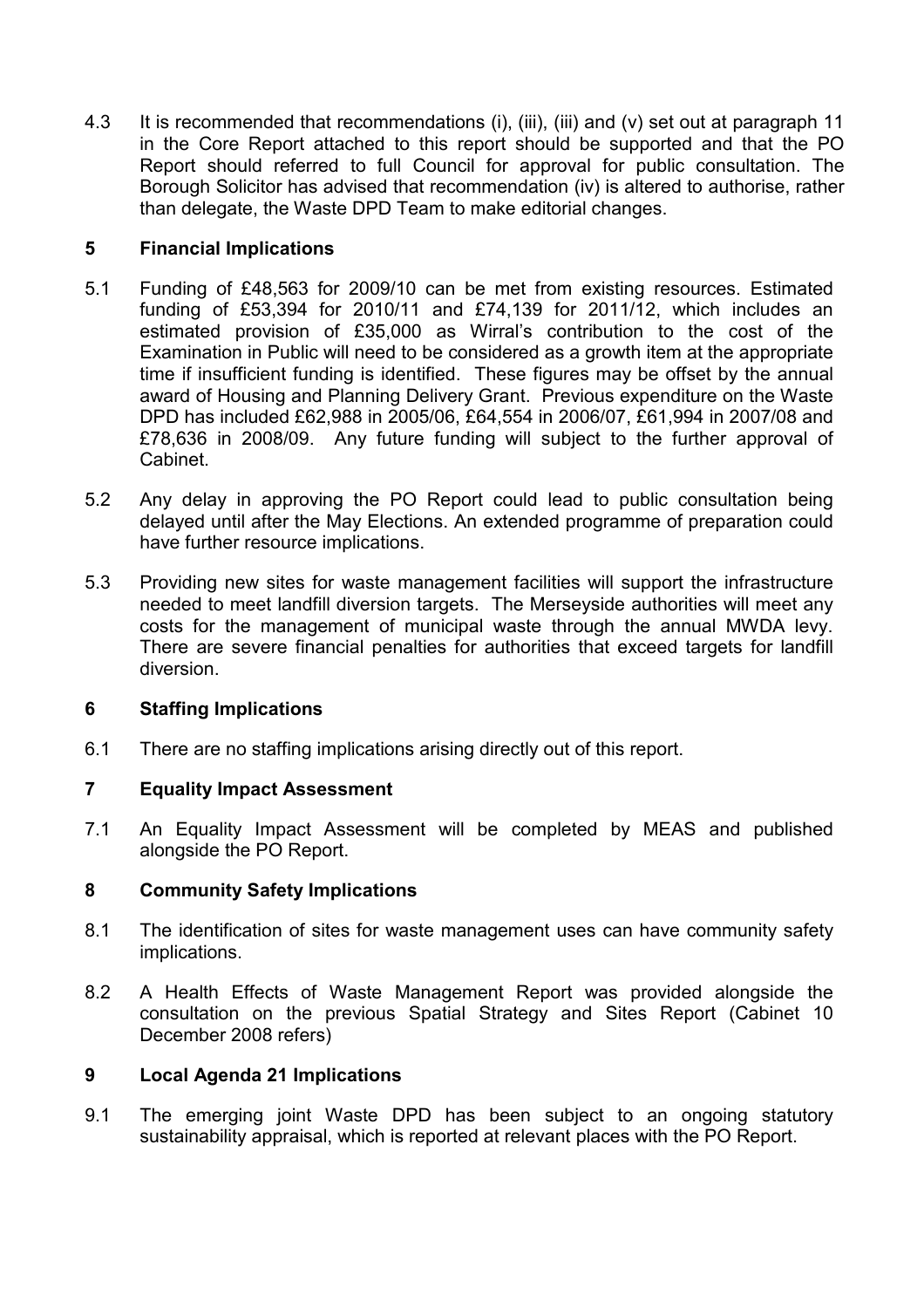## 10 Planning Implications

10.1 The joint Waste DPD, when adopted in April 2012, will form part of the statutory Development Plan for the Borough. In the meantime, the evidence base for the emerging joint Waste DPD will be capable of being a material consideration in the determination of individual planning applications.

## 11 Anti-Poverty Implications

11.1 There are no anti-poverty implications arising from this report.

## 12 Human Rights Implications

12.1 There are no human rights implications arising from this report.

## 13 Social Inclusion Implications

13.1 Social inclusion implications will be contained within the Equality Impact Assessment, which will accompany the PO Report.

## 14 Local Member Support Implications

- 14.1 The Preferred Options Report will be of interest to all Ward Members.
- 14.2 The sites listed in the Preferred Options Report for built facilities and the areas listed for small scale and re-processing facilities fall within the following Wards:

| <b>Site Ref</b>   | <b>Site Name</b>                                                      | Ward                                 |
|-------------------|-----------------------------------------------------------------------|--------------------------------------|
| W <sub>2215</sub> | Mersey Waste Holdings, Wallasey Bridge<br>Road                        | Bidston & St James                   |
| W0180             | George Major, Wallasey Bridge Road                                    | Bidston & St James                   |
| W0360             | Former Southern Car Park, Cammell Lairds                              | Rock Ferry                           |
| PO8/AO8           | Industrial Areas Associated with Cammell<br>Lairds Shipyard, Tranmere | Rock Ferry, Birkenhead &<br>Tranmere |
| PO8/AO8           | North Bank of the West Float Docks                                    | Seacombe                             |

## 15 Background Papers

- 15.1 Cabinet 28 March 2007 Merseyside Joint Waste Development Plan Document Issues and Options Report for Public Consultation – Wirral Response, can be viewed at http://www.wirral.gov.uk/minute/public/cabcs070328rep1\_23553.pdf
- 15.2 Cabinet 10 December 2008 Joint Merseyside Waste Development Plan Document – Spatial Strategy and Sites Report – Wirral Response can be viewed at http://democracy.wirral.gov.uk/Published/C00000121/M00000353/AI00002623/\$CAB CS081210REP4.docA.ps.pdft